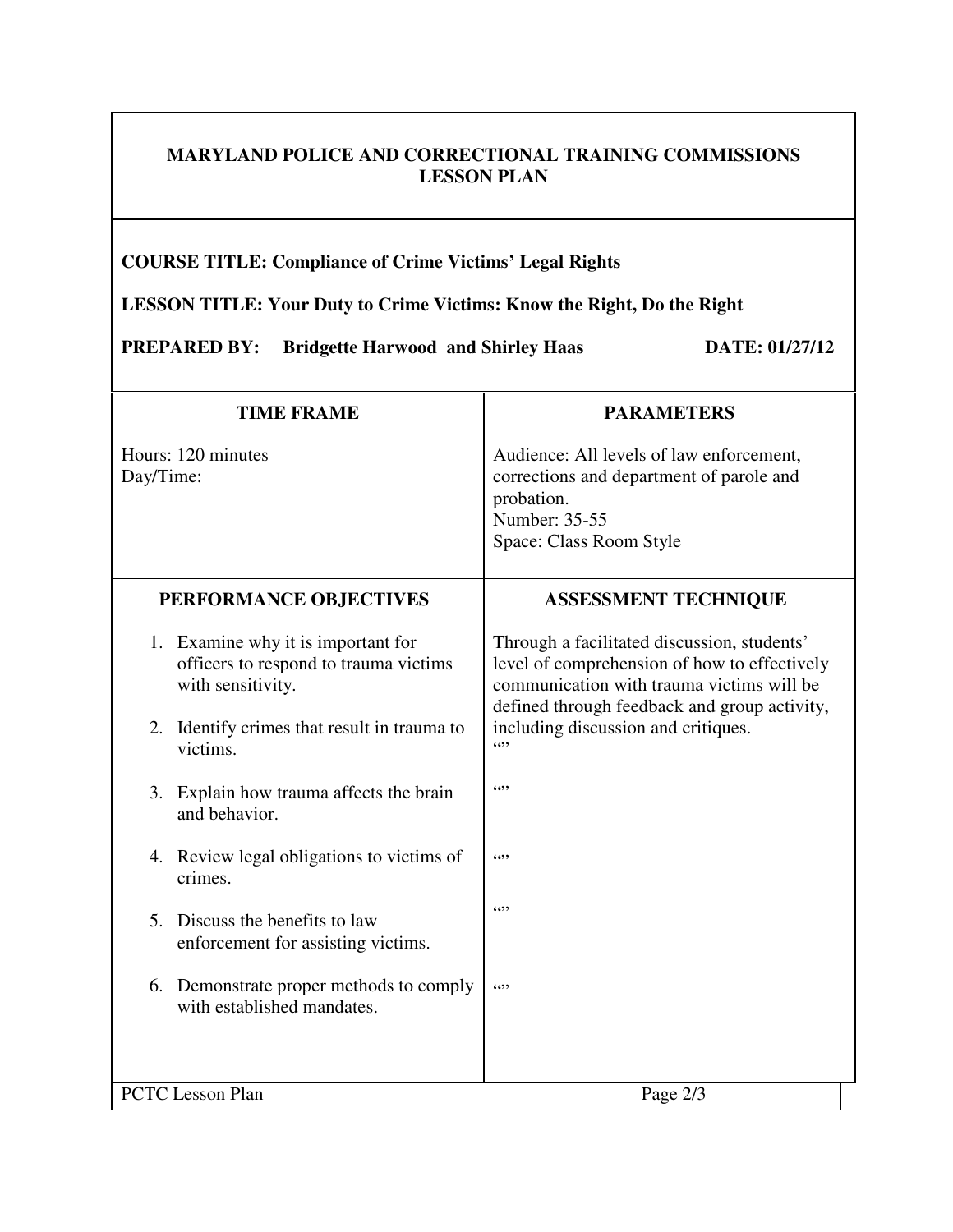| <b>INSTRUCTOR MATERIALS</b>                 |                                                                                           |  |
|---------------------------------------------|-------------------------------------------------------------------------------------------|--|
| Overheads                                   | Videotapes:                                                                               |  |
| Slides<br>Χ                                 |                                                                                           |  |
| Posters                                     | <b>Reference Documents</b><br>5                                                           |  |
| <b>Additional Materials:</b>                |                                                                                           |  |
|                                             | Attached on the MPCTC provided flash drive                                                |  |
|                                             |                                                                                           |  |
|                                             | <b>EQUIPMENT/SUPPLIED NEEDED</b>                                                          |  |
| Flipchart & Stands                          | Videotape Player                                                                          |  |
| <b>Flipchart Markers</b>                    | Videocamera                                                                               |  |
| <b>Masking Tape</b>                         | Televisions                                                                               |  |
| Slide Projector<br>(Carousel)               | Videoshow                                                                                 |  |
| Overhead Projector<br>X                     | $\underline{X}$ Computers                                                                 |  |
| Projector Screen<br>Χ                       | Speakers                                                                                  |  |
| <b>Extension Cords/Powerstrips</b>          | Note cards and pencils                                                                    |  |
| <b>STUDENT HANDOUTS</b>                     |                                                                                           |  |
| # Needed                                    | <b>Title:</b>                                                                             |  |
| 35<br>(Varies with                          | 1. Crime Victims and Witnesses: Your Rights and Services<br>Brochure;                     |  |
| Classroom needs)<br>and Child Exploitation; | 2. Law Enforcement laws and additional laws regarding ID Theft                            |  |
|                                             | 3. Law Handouts for Law Enforcement, DPP and DJS;<br>Victims' Rights Pre/Post Test.<br>4. |  |
| <b>PCTC</b> Lesson Plan                     | Page 4                                                                                    |  |
| <b>METHODS/TECHNIQUES</b>                   |                                                                                           |  |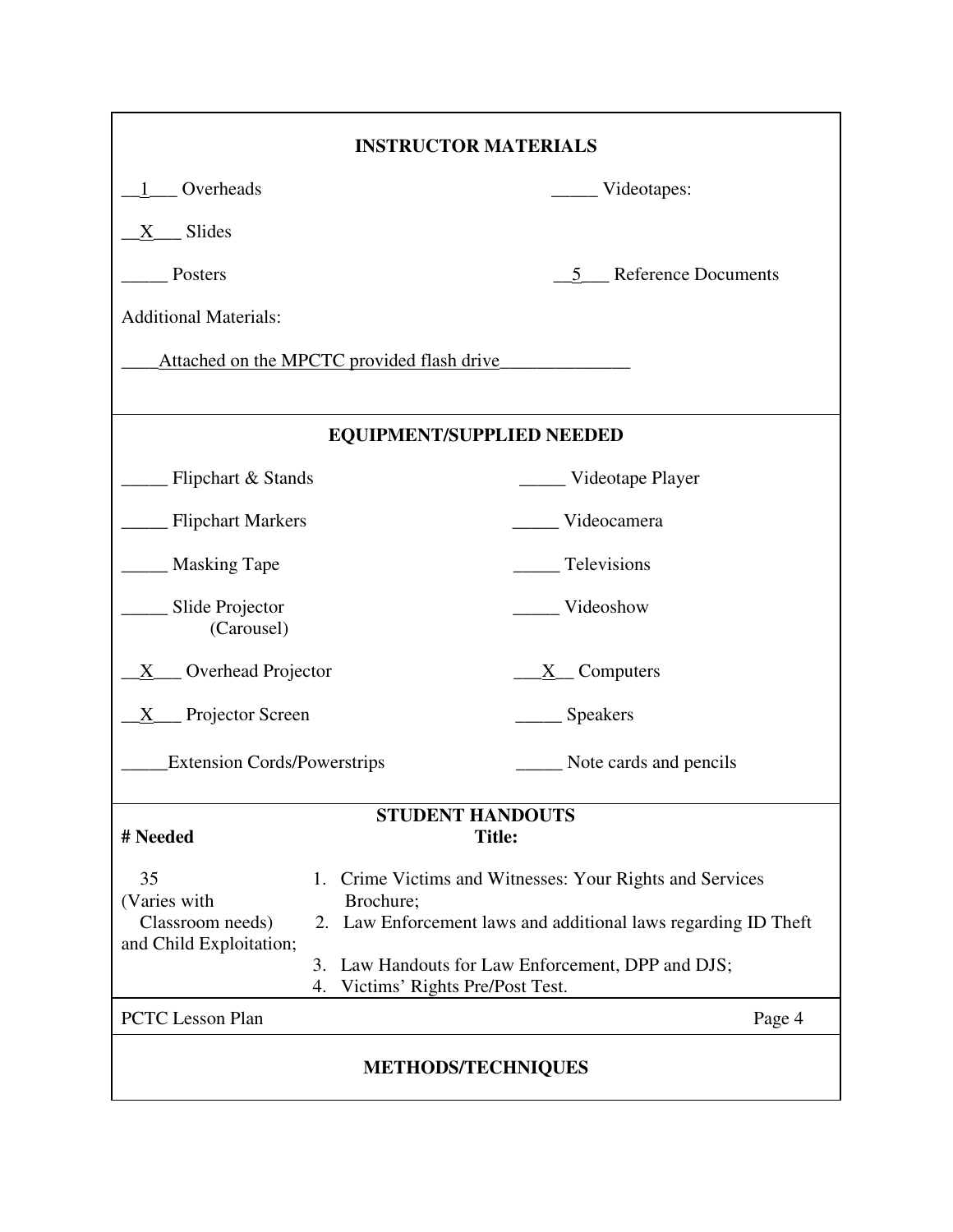The lesson will be instructed by lecture with questions and will utilize role playing techniques.

#### **REFERENCES**

The following statistics, books and other materials are used as a basis for this lesson plan. The instructor should be familiar with the material in these reference documents to effectively teach this module.

- 1. Rape Abuse and Incest National Network, 2009 Rape Statistics Report available at http://www.rainn.org/statistics.
- 2. Bureau Justice of Statistics, Criminal Victimization Statistics for 1998.
- 3. Data from the National Woman's Study, The Victim Assistance Provider's Handbook: Maryland Supplement to the National Training Manual, by Debra L. Stanley, 2009.
- 4. J. Douglas Bremner, M.D., The Lasting Effects of Psychological Trauma on Memory and the Hippocampus, Department of Diagnostic Radiology and Psychiatry at Yale University of School of Medicine and Psychiatric Institute, 1999.
- 5. The Mind-Brain Relationship: Regina Pally. London and New York: Karnac Books, 2000.
- 6. Jamieson, Ally, M.S.W., Biology of Trauma: How Trauma Impacts the Developing Mind, Portland State University Center for Improvement of Child and Family Services
- 7. Navigating Maryland's Crime Victims' Rights, A Guide to Maryland's Crime Victims Statutory Rights
- 8. Maryland Constitution, Art 47, Declaration of Rights, Mad Annotated Code, Criminal Procedure Article

# **GENERAL COMMENTS**

In preparing to teach this material, the instructor should take into consideration the following comments or suggestions:

*This lesson plan is intended for use with inexperienced instructors who have little or no teaching experience. However, the instructor must be acquainted with developing victims' rights laws in Maryland. If used with more experienced instructors, some examples of higher level instructional activities should be added.*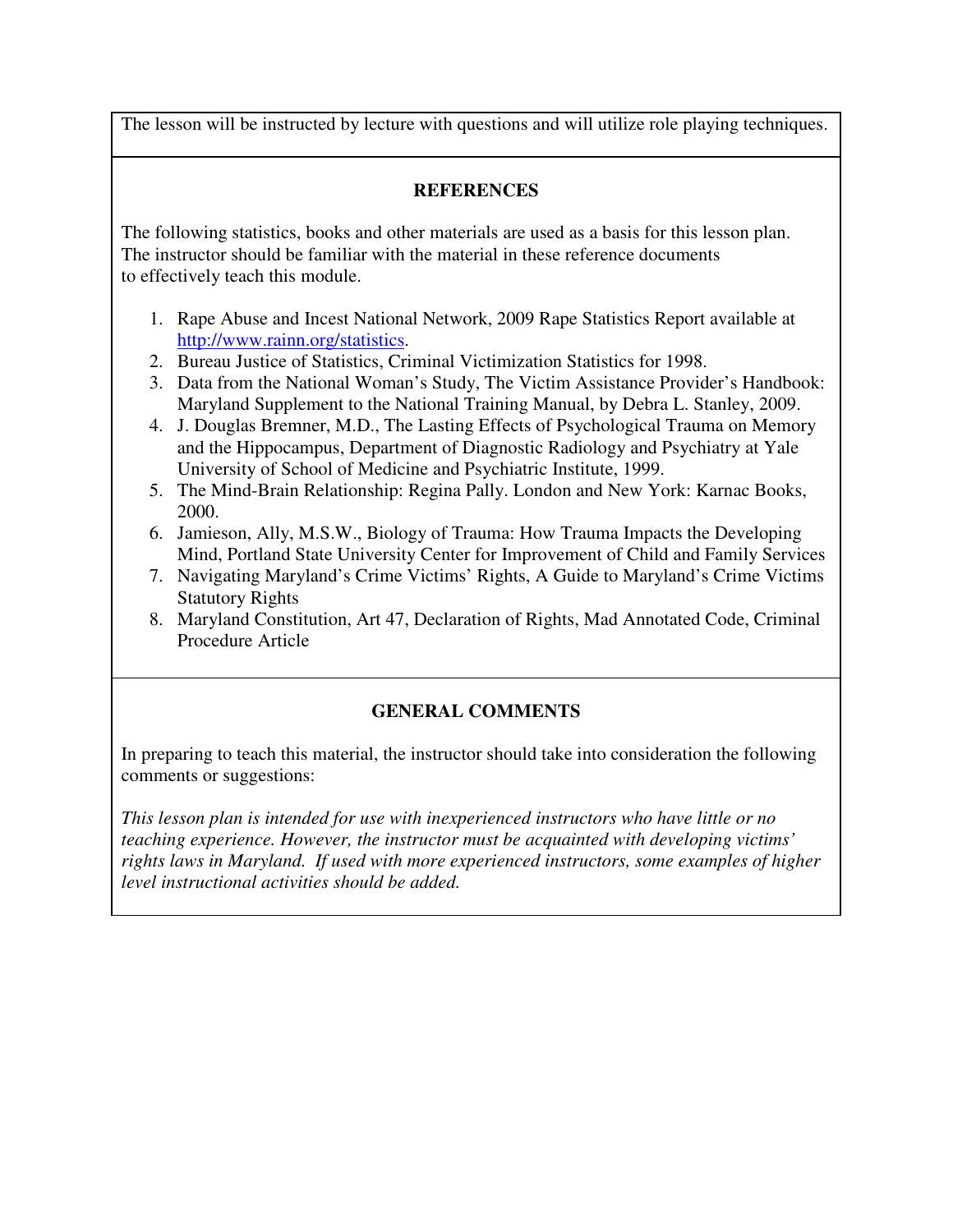# **LESSON PLAN TITLE: Your Duty to Crime Victims: Know the Right, Do the Right**

| <b>Presentation Guide</b>                                                                                                                                                                                                                          |                                                                                                                                                                                                                                                                                                                                                                                                               |
|----------------------------------------------------------------------------------------------------------------------------------------------------------------------------------------------------------------------------------------------------|---------------------------------------------------------------------------------------------------------------------------------------------------------------------------------------------------------------------------------------------------------------------------------------------------------------------------------------------------------------------------------------------------------------|
| <b>ANTICIPATORY SET</b>                                                                                                                                                                                                                            | <b>Time: 10 minutes</b>                                                                                                                                                                                                                                                                                                                                                                                       |
| Self Introduction/Introduction of Organization<br>Representing                                                                                                                                                                                     | Slide 1<br>Introduction and qualifying expertise                                                                                                                                                                                                                                                                                                                                                              |
| PERFORMANCE OBJECTIVES                                                                                                                                                                                                                             |                                                                                                                                                                                                                                                                                                                                                                                                               |
| 1. Examine why it is important for officers to<br>respond to trauma victims with sensitivity.                                                                                                                                                      | Slide 2                                                                                                                                                                                                                                                                                                                                                                                                       |
| 2. Identify crimes that result in trauma to<br>victims.                                                                                                                                                                                            |                                                                                                                                                                                                                                                                                                                                                                                                               |
| 3. Explain how trauma affects the brain and<br>behavior.                                                                                                                                                                                           |                                                                                                                                                                                                                                                                                                                                                                                                               |
| 4. Review legal obligations to victims of crimes.                                                                                                                                                                                                  |                                                                                                                                                                                                                                                                                                                                                                                                               |
| Discuss the benefits to law enforcement for<br>5.<br>assisting victims.                                                                                                                                                                            |                                                                                                                                                                                                                                                                                                                                                                                                               |
| 6. Demonstrate proper methods to comply with<br>established mandates.                                                                                                                                                                              |                                                                                                                                                                                                                                                                                                                                                                                                               |
| <b>Trauma Introduction:</b>                                                                                                                                                                                                                        | Slide 3                                                                                                                                                                                                                                                                                                                                                                                                       |
| Ice Breaker Activity (4 Corners)<br>Imagine you have now become a victim of the crime,<br>now take paper 1 and rip it up, because this person<br>doesn't exist to you; you learned that they have been<br>a victim to a homicide and are deceased. | Slide 4<br>Ask students to write down the name.<br>of a very close loved one<br>Ask students to write down their<br>$\bullet$<br>favorite activity<br>Ask them to write down their<br>favorite place to go<br>Ask them to write down a secret they<br>$\bullet$<br>have that is embarrassing to the point<br>very few, if no one, knows about it<br>(can use a symbol if they don't want<br>to write it down) |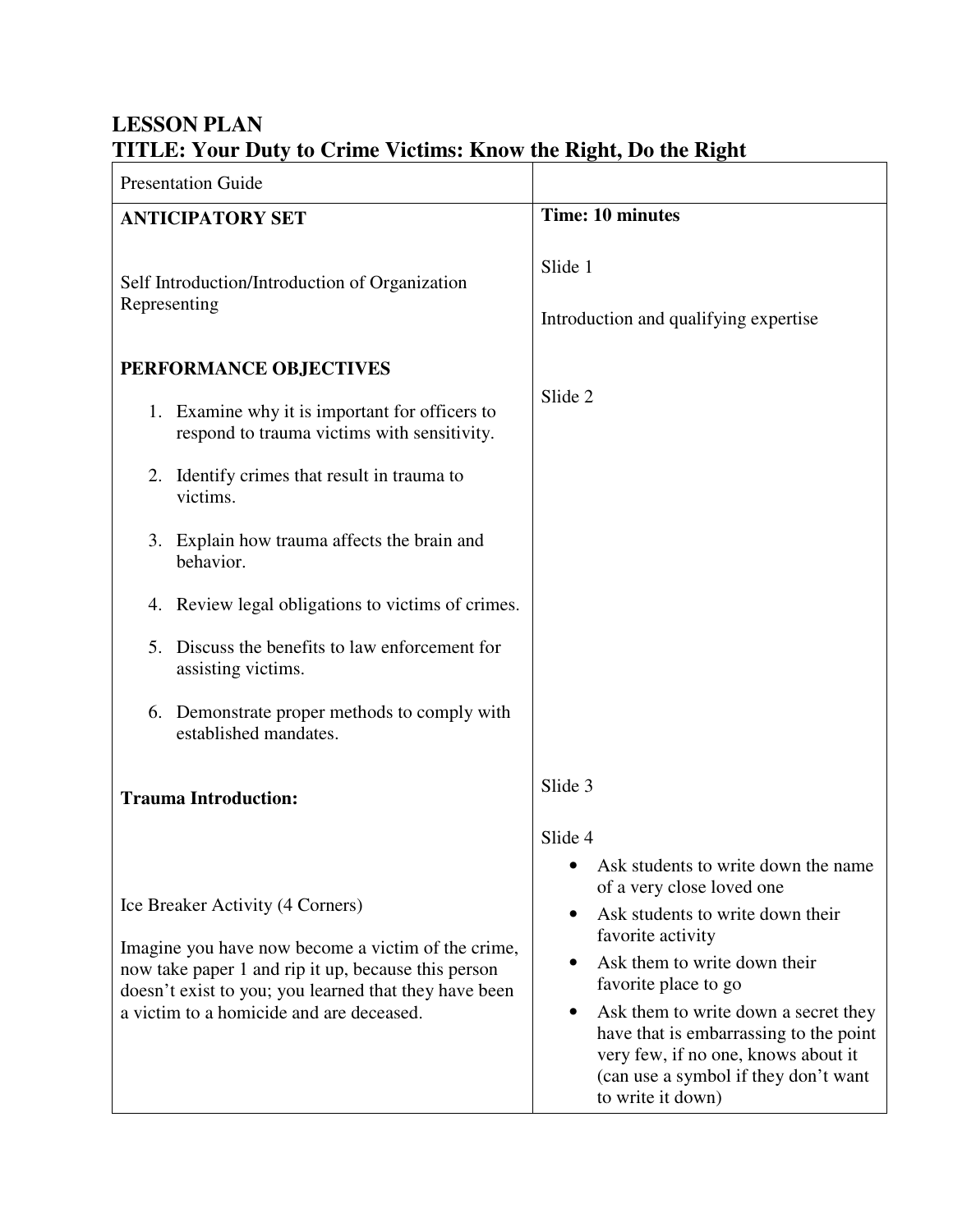| Now rip up paper 2 because you just learned the<br>homicide occurred during the time you were involved<br>in your favorite activity. This activity is no longer<br>enjoyable to you because it reminds you of the loss of<br>your loved one so this activity doesn't exist for you<br>anymore.                                                                                                                                                                                                                          | Slides 5-8                                                                                   |
|-------------------------------------------------------------------------------------------------------------------------------------------------------------------------------------------------------------------------------------------------------------------------------------------------------------------------------------------------------------------------------------------------------------------------------------------------------------------------------------------------------------------------|----------------------------------------------------------------------------------------------|
| Now rip up paper 3. Your favorite place is gone now<br>too because this is where the murder occurred. This<br>place no longer exist for you because you cannot go<br>there without thinking of the loss of your loved one<br>and the incident surrounding their death.                                                                                                                                                                                                                                                  |                                                                                              |
| Now what you have left is a secret. Something that<br>makes you feel shameful, blameful of yourself,<br>helpless. Similar to the feelings you would have for<br>not somehow being able to save your loved one. This<br>is what you have left; congratulations you have just<br>become a victim to a crime as a homicide survivor<br>and now you will be unwilling thrust into the<br>criminal justice system, even thought the acts that got<br>you here were of someone else and not by your own<br>doing or choosing. |                                                                                              |
| Each victim has a personal experience and reaction<br>and as a supporter and loved one of a victim, the<br>closer you are, the more real it becomes.                                                                                                                                                                                                                                                                                                                                                                    | Transition from Slide 8-9                                                                    |
| Victim Services and laws exist to balance the<br>sometimes competing goals of the criminal justice<br>system and the sometimes forgotten victims. This<br>information will provide you with what you need to<br>fulfill your obligations under the laws that are<br>provided to victims of crime.                                                                                                                                                                                                                       | Slide 9<br>Questions to Class:<br>Why do victims' rights and laws exist?<br>Who is a victim? |
| Why does this matter?<br>How does your ability to better recognized a trauma<br>victim and communicate effectively with them make<br>your job easier?                                                                                                                                                                                                                                                                                                                                                                   | Slide 10                                                                                     |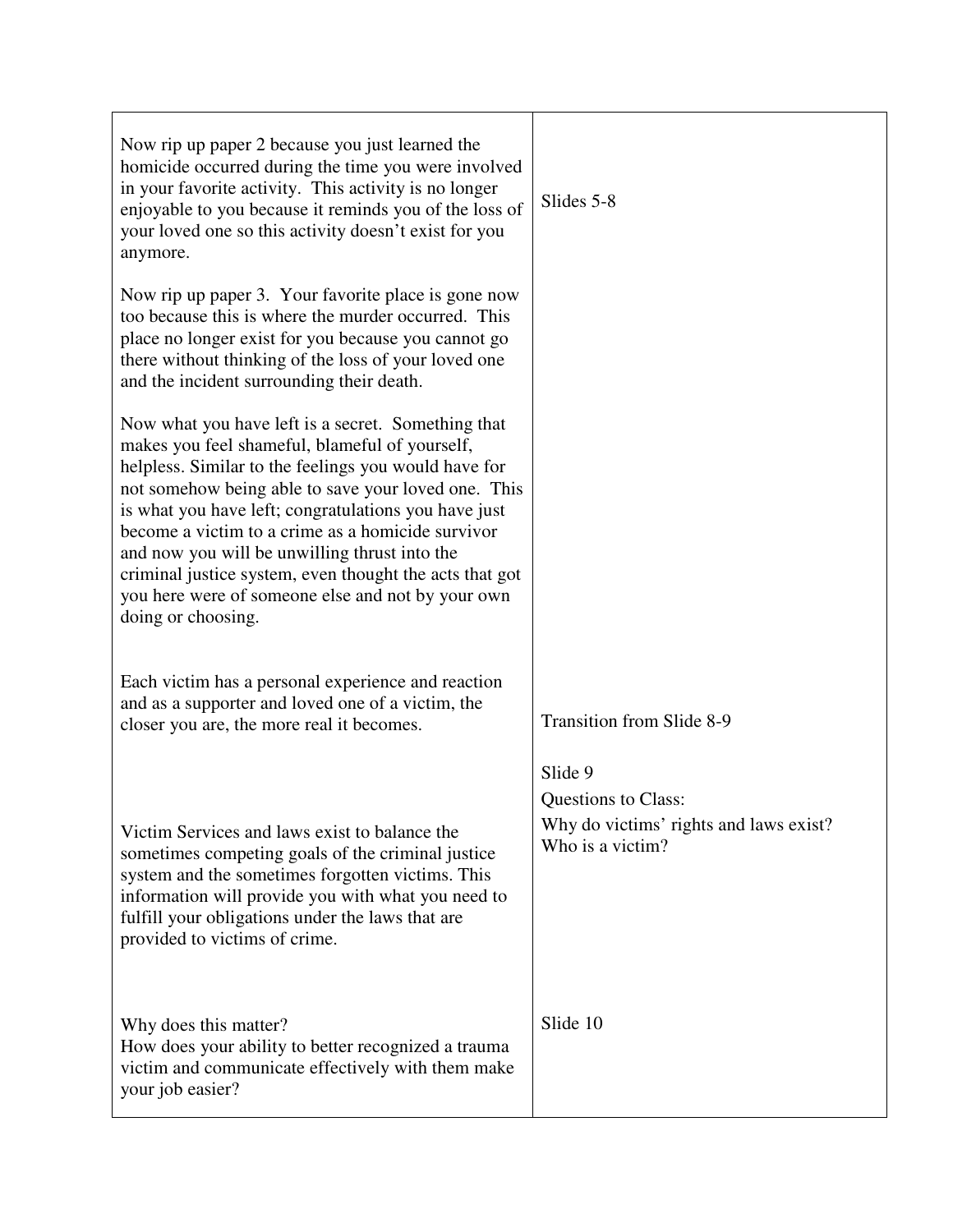|                                                                                                                                                                                                                                                                                                                                                          | Slide 10                      |
|----------------------------------------------------------------------------------------------------------------------------------------------------------------------------------------------------------------------------------------------------------------------------------------------------------------------------------------------------------|-------------------------------|
| The psychological, behavioral and emotional<br>responses that victims of trauma experience are very<br>real for them but will provide special challenges to<br>you as a first respondent to the crime. Knowing your<br>obligations to a victim of crime and the special needs<br>of trauma survivors will better prepare you for<br>potential obstacles. | Questions to the class        |
| <b>Trauma 101</b>                                                                                                                                                                                                                                                                                                                                        |                               |
|                                                                                                                                                                                                                                                                                                                                                          | Slide 11                      |
| Trauma is a word that we use and hear often, but<br>what is trauma?                                                                                                                                                                                                                                                                                      | Question to Class             |
| It is usually defined as the experiencing or<br>$\bullet$<br>witnessing of an event(s) that is threatening<br>or dangerous and out of one's control.<br>Trauma usually involves a feeling of<br>$\bullet$<br>helplessness.<br>While these are common examples of trauma,<br>$\bullet$                                                                    | Slide 12                      |
| experts generally agree that what makes<br>something traumatic to a person is<br>determined by their response to it, rather than<br>whether someone else considers it<br>"traumatizing".                                                                                                                                                                 |                               |
| What crimes could result in Trauma?                                                                                                                                                                                                                                                                                                                      | Slide 13                      |
| Many people serving in the military<br>experience trauma, as do individuals who<br>survive a natural disaster, serious accident, or<br>personal assault.<br>Really any crime because trauma is<br>subjectively defined.                                                                                                                                  | Question to Class             |
|                                                                                                                                                                                                                                                                                                                                                          | Slide 14                      |
| Illustrate the effects of trauma on the<br>brain/behavior.                                                                                                                                                                                                                                                                                               | <b>Topic Time: 50 Minutes</b> |
| The psychological trauma of victimization can be<br>separated into two phases: the initial crisis<br>reaction to the violation, and the long-term stress<br>reactions it sometimes causes, with the second of<br>these often exacerbated by additional "assaults" by                                                                                     |                               |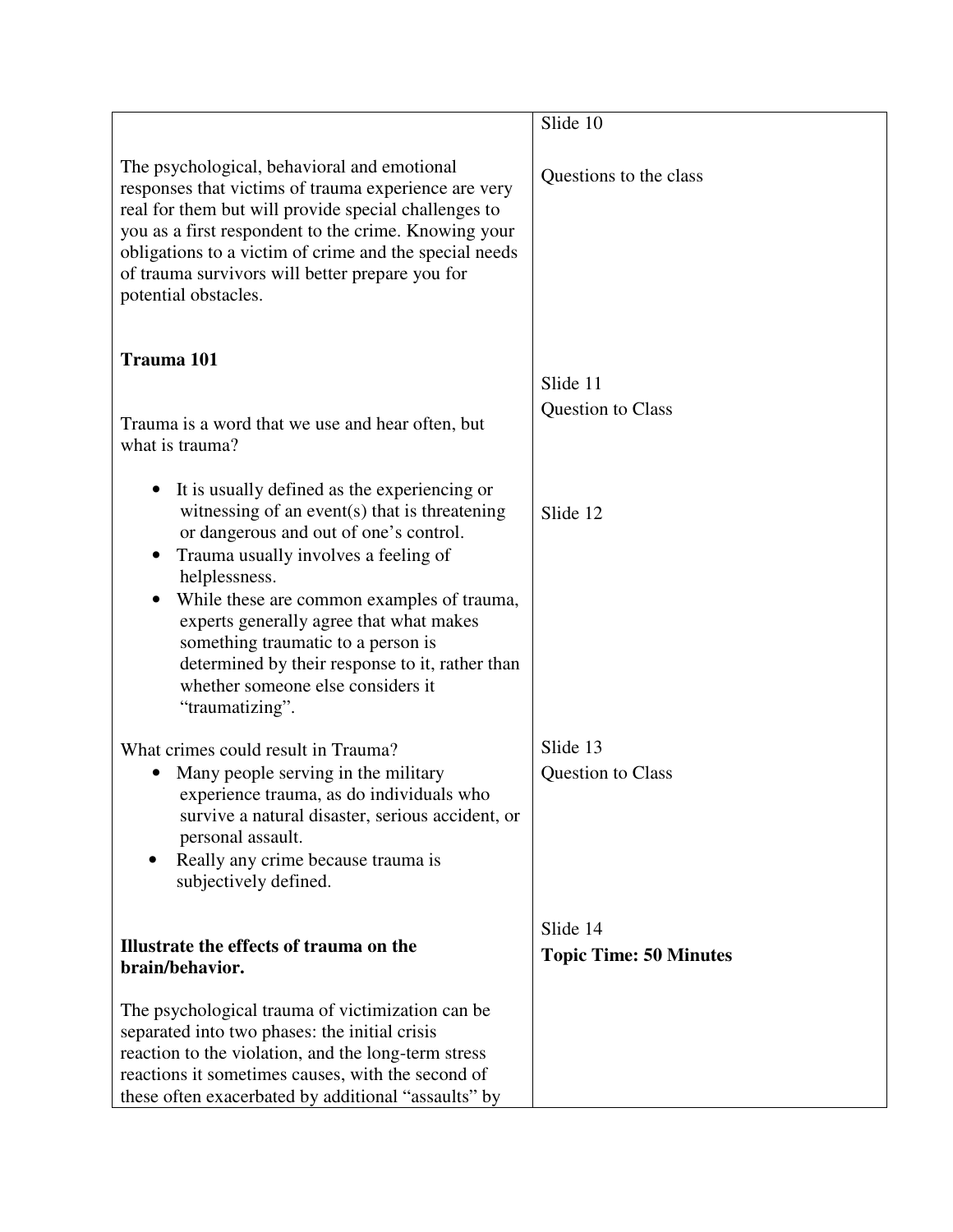| society and its institutions.                                                                                       |                   |
|---------------------------------------------------------------------------------------------------------------------|-------------------|
| <b>I. The Crisis Reaction</b><br>A. Individuals exist in normal state of equilibrium.                               | Slide 15          |
| 1. Each person establishes his or her own<br>boundaries, usually based on a certain order and                       |                   |
| understanding of the world.<br>2. Occasional stressors will move individuals                                        |                   |
| out of their state of equilibrium, but most people,<br>most of the time, respond effectively to most                |                   |
| stressors that are within or near their familiar range of<br>equilibrium.                                           |                   |
| 3. Trauma throws people so far out of that range<br>that it is difficult for them to restore a sense of             |                   |
| balance in life. When they do establish a new sense                                                                 |                   |
| of balance, it will be a different "graph" of normal<br>highs and lows than described that individual's             |                   |
| equilibrium prior to the trauma. It will have new<br>boundaries and a new definition.                               |                   |
| 4. Trauma may be precipitated by an "acute"<br>stressor or many "chronic" stressors.                                |                   |
| a. An acute stressor is usually a sudden,<br>arbitrary, often random event. Crimes committed by                     |                   |
| strangers are key examples of such stressors.                                                                       |                   |
| b. A chronic stressor is one that occurs over<br>and over again, each time pushing its victims toward               |                   |
| the edge of their state of equilibrium, or beyond.<br>Chronic child, spouse, or elder abuse are examples of         |                   |
| such chronic stressors.<br>c. "Developmental stressors" come from                                                   |                   |
| transitions in life, like adolescence, marriage,<br>parenthood, and retirement. Such stressors are                  |                   |
| relevant to the crime victim simply because people                                                                  |                   |
| who are enduring a variety of developmental<br>stressors in their lives are far more susceptible to                 |                   |
| intense crisis reactions.                                                                                           | Slide 16          |
| What are some <b>physical manifestations</b> of the body's<br>instinctive responses to stressors?                   | Question to Class |
| Regurgitation, defecation, or urination.<br>Increase in heart rate.<br>Hyperventilation, perspiration, and physical |                   |
| agitation.<br>Heightened sensory perception.                                                                        |                   |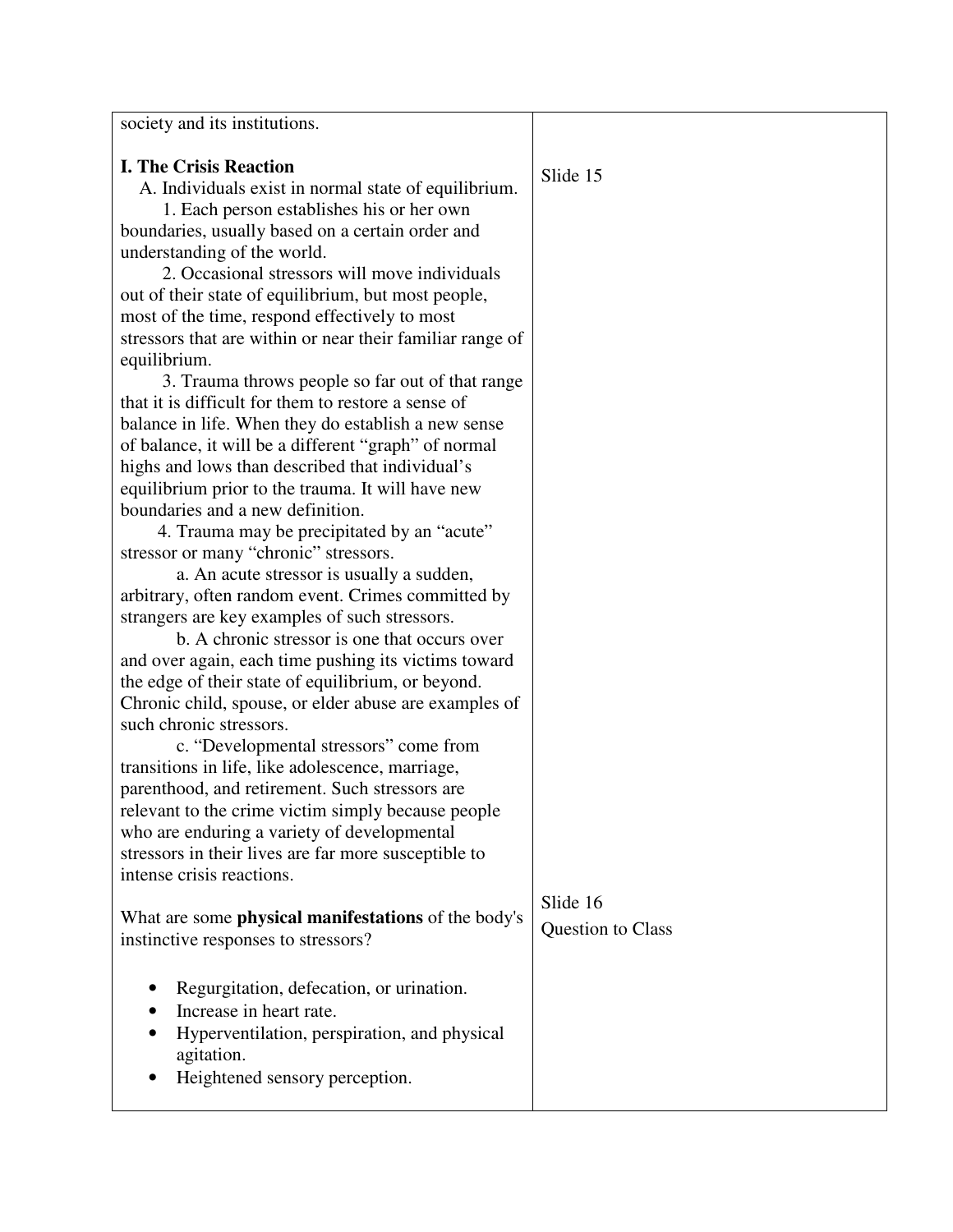| II. The crisis reaction: the emotional response.<br>The first emotional response to crisis parallels the<br>physical response. It involves shock, disbelief, and/or<br>denial. This stage may last for only a few moments or<br>it may go on for months — even years. Regression<br>accompanies this shock. Victims and survivors often<br>assume a childlike state.<br>What do you think the most common emotional<br>response is to trauma?                                                                                                                                                                                       | Slide 17<br>Questions to Class      |
|-------------------------------------------------------------------------------------------------------------------------------------------------------------------------------------------------------------------------------------------------------------------------------------------------------------------------------------------------------------------------------------------------------------------------------------------------------------------------------------------------------------------------------------------------------------------------------------------------------------------------------------|-------------------------------------|
| Fear is the primary emotion experienced when<br>a person is threatened by a traumatic event. In<br>the aftermath of most catastrophes that fear is<br>translated into a sense of terror. Many people<br>talk about having seen their own death, and<br>the fear of that death is intense.<br>Fear drives anger, particularly in adults.<br>Anger may be directed at God, human error,<br>the assailant(s), family members, the criminal<br>justice system, and even oneself. Anger arises<br>out of the sense of helplessness. Most people<br>will experience anger, if not immediately, at<br>some time in the aftermath of crime. |                                     |
| Trauma and the Brainthe reason the human body<br>has physical and emotional reaction to traumatic<br>events.                                                                                                                                                                                                                                                                                                                                                                                                                                                                                                                        |                                     |
| The limbic system is a part of our nervous system<br>that appears to be primarily responsible for our<br>emotional life, and has a lot to do with the formation<br>of memories.                                                                                                                                                                                                                                                                                                                                                                                                                                                     | Slide 18                            |
| Identify the Amygdala, hippocampus and frontal lobe<br>cortex                                                                                                                                                                                                                                                                                                                                                                                                                                                                                                                                                                       |                                     |
|                                                                                                                                                                                                                                                                                                                                                                                                                                                                                                                                                                                                                                     | Slide 19: review parts of the brain |
| <b>Frontal Lobe Cortex</b>                                                                                                                                                                                                                                                                                                                                                                                                                                                                                                                                                                                                          | Slide 20                            |
| The Amygdala                                                                                                                                                                                                                                                                                                                                                                                                                                                                                                                                                                                                                        | Slide 21                            |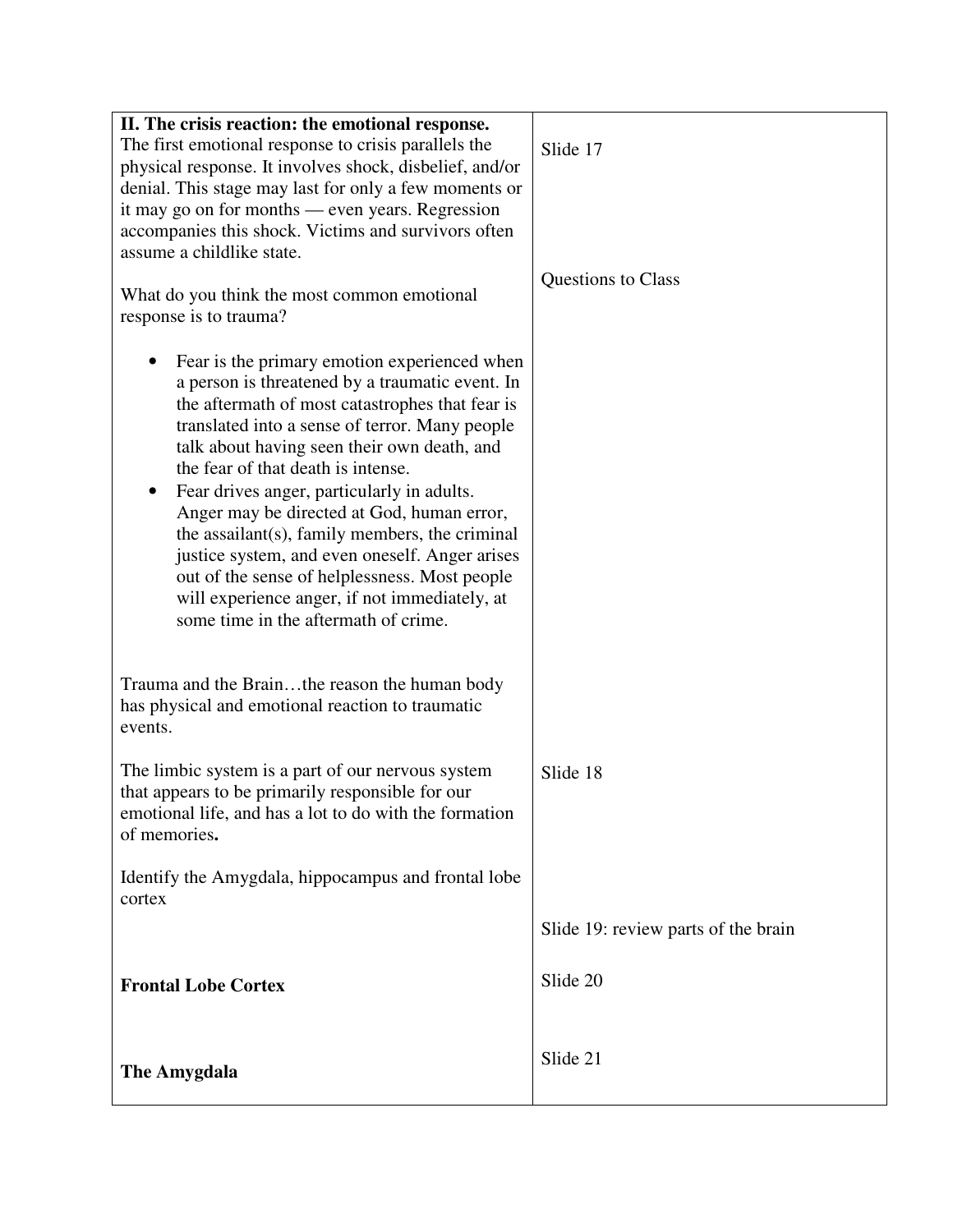| The amygdala is the part of the limbic system that is<br>over 50,000 years old and was designed to protect us<br>from threats such as a saber-tooth tiger. It functions<br>like a pass-fail exam. When trying to decipher<br>between something that might bring pleasure and<br>something that might bring death, every piece of<br>sensory data must be quickly sorted into only one of<br>two categories – safe or unsafe.                                                           | Slide 21 |
|----------------------------------------------------------------------------------------------------------------------------------------------------------------------------------------------------------------------------------------------------------------------------------------------------------------------------------------------------------------------------------------------------------------------------------------------------------------------------------------|----------|
| If the amygdala perceives a threat, it immediately<br>springs into action and does not wait around for the<br>cortex to analyze the data and return a verdict (i.e.<br>"that man reminds me of someone dangerous because<br>he has a similar hairstyle, but he is very clearly not<br>the person who hurt me in the past).                                                                                                                                                             |          |
| The brain is imperially unable to logically evaluate a<br>threat initially. When the potential for severe injury<br>or death is imminent, there is simply no time to stop<br>and make logical evaluations or interpretations. It<br>would be a waste of precious time if in the midst of<br>being charged by a tiger one stopped to compare it to<br>other tigers in that region, estimate its size or<br>velocity, or begin planning the best strategy for<br>escape.                 |          |
| Before any conscious awareness has occurred, the<br>amygdala activates the Autonomic Nervous System<br>(ANS), which enlists every area of the brain and body<br>to respond to the threat and deactivates all non-<br>crucial bodily functions, such the digestive and<br>immune systems. The amygdala also determines the<br>best response to a threat, including the fight, flight,<br>and freeze responses.                                                                          |          |
| The Hippocampus                                                                                                                                                                                                                                                                                                                                                                                                                                                                        | Slide 22 |
| The hippocampus is a structure in the limbic system<br>that is associated with learning and memory. The<br>hippocampus stores memory of time, place, and<br>space in time. It organizes memories in a<br>chronological way. Because of the heavy activity of<br>the Limbic and autonomic nervous systems during a<br>traumatic event, traumatic memories are believed to<br>get stuck in the lower and mid portions of the brain<br>(reptilian and mammalian brains) where they cannot |          |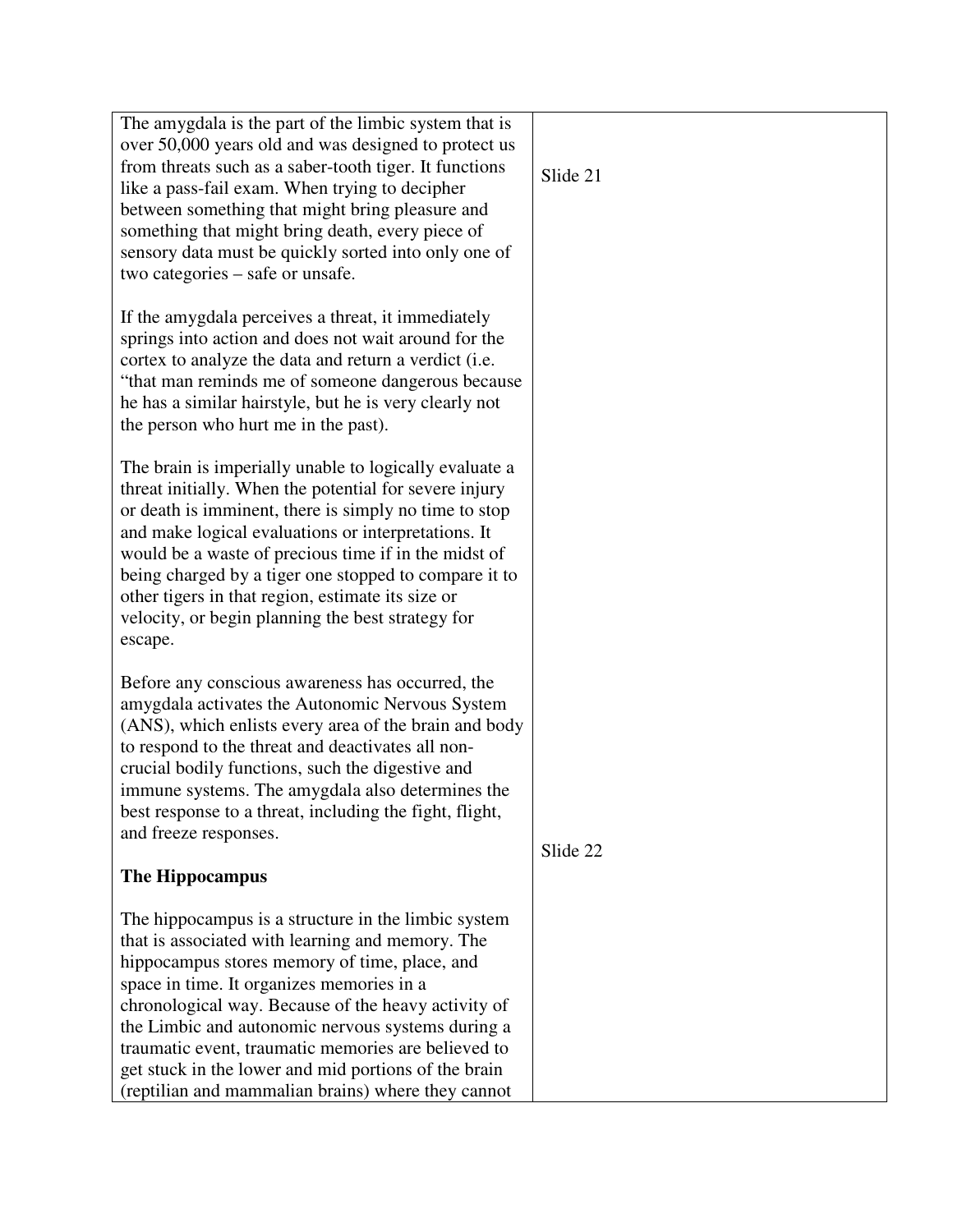| be accessed by the frontal lobes of the neo-cortex.                                                      |          |
|----------------------------------------------------------------------------------------------------------|----------|
| While normal, non-traumatic memories get filed                                                           |          |
| away in various places of the cortex, traumatic                                                          |          |
| memories are not processed or integrated in the                                                          |          |
| typical way.                                                                                             |          |
| When the brain stores a memory within the limbic                                                         |          |
| system instead of processing through to the cortex, it                                                   |          |
| seems to just float in the hippocampus so that it can                                                    |          |
| be easily accessed. To set the ANS in motion, the                                                        |          |
| amygdala requires only a 10 to 20 percent overlap                                                        |          |
| between a template for danger and a current sensory                                                      |          |
| cue. This is why a seemingly innocuous cue (such as<br>the smell of smoke for someone who has survived a |          |
| fire) can send the body into fight, flight, or freeze                                                    |          |
| mode. In some cases, a person may be responding to                                                       |          |
| a cue that they are not consciously aware of, such as                                                    |          |
| the slump of another person's shoulders. Due to the                                                      |          |
| mind-body connection, the amygdala may also                                                              |          |
| interpret danger when the ANS is aroused for some                                                        |          |
| other reason. For example, if heart rate was elevated                                                    |          |
| during a traumatic event, later acceleration of the                                                      |          |
| heart rate (while exercising) can signal danger to the                                                   |          |
| amygdala.                                                                                                |          |
| From the standpoint of survival, it is preferable for                                                    |          |
| the brain to over generalize signals of danger than to                                                   |          |
| under generalize. But emotionally speaking, this can                                                     |          |
| wreak havoc on a person's life.                                                                          |          |
|                                                                                                          |          |
|                                                                                                          |          |
|                                                                                                          |          |
|                                                                                                          | Slide 23 |
| What does this do for victims of trauma?                                                                 |          |
|                                                                                                          |          |
| Traumatized individuals may be more                                                                      |          |
| vulnerable to making false associations and                                                              |          |
| interpreting danger in an environment where                                                              |          |
| none exists. Due to plasticity, the more the                                                             |          |
| autonomic nervous system is engaged, the                                                                 |          |
| more this pattern becomes ingrained. The                                                                 |          |
| more this pattern is ingrained, the more the                                                             |          |
| ANS will be set off. This is the cycle of living<br>with PTSD. In addition, an experience that           |          |
| sets off the body's alarm response can alter                                                             |          |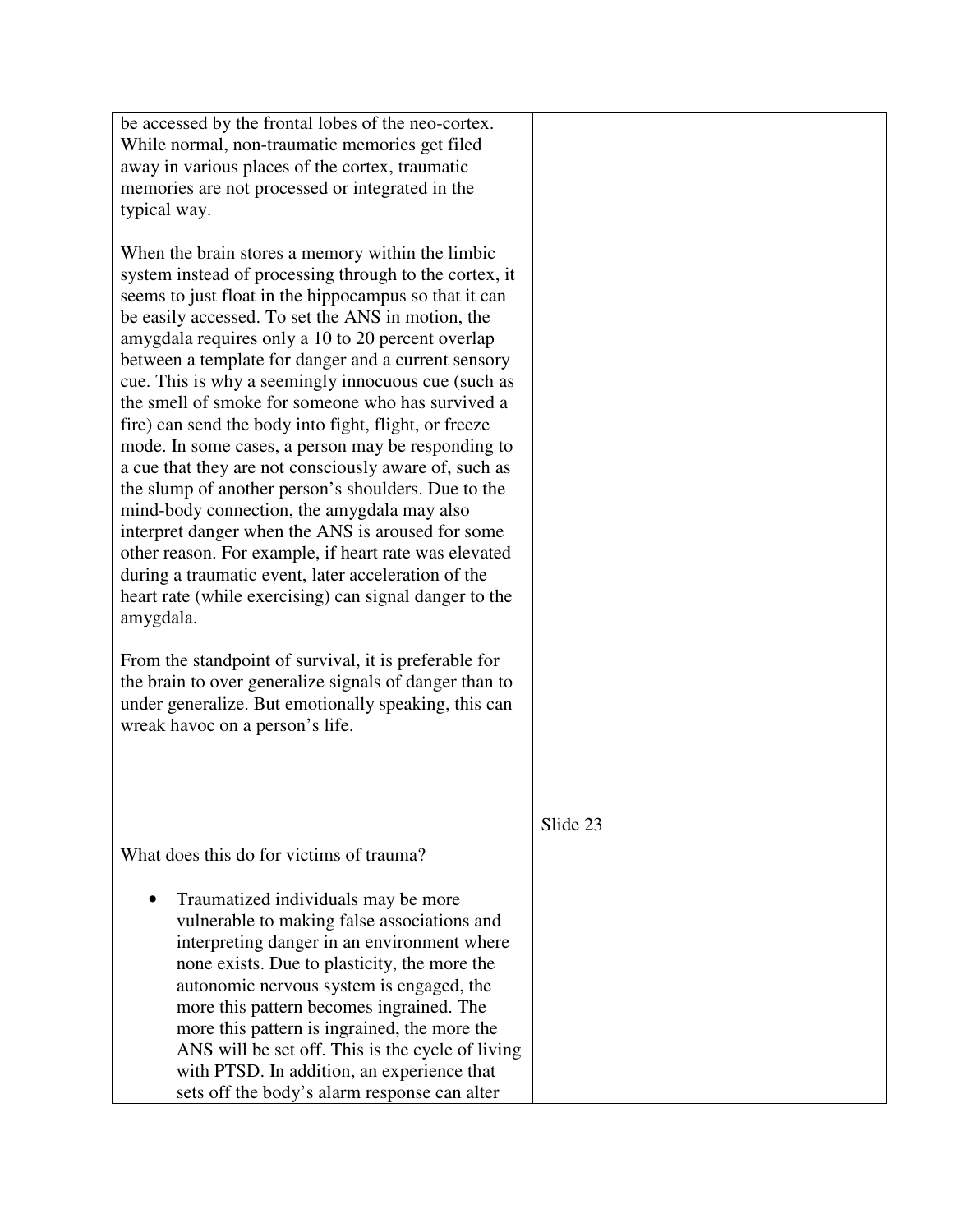| the sensitivity of that alarm response. Over<br>time, even non-sensory cues (remembering<br>the event) can signal the amygdala and lead to<br>an emotional response of fear.                                                                                                                                                                                                                                                                                                                                                                                                                                                                                                                                                                                                                                                                                        | Discuss examples:<br>1. Rape victim seeing someone<br>resembling the perpetrator<br>Smelling smoke after being in a<br>2.<br>house fire that caused death of loved<br>one<br>3. Remembering the traumatic event<br>through colors or symbols (brick<br>road example) |
|---------------------------------------------------------------------------------------------------------------------------------------------------------------------------------------------------------------------------------------------------------------------------------------------------------------------------------------------------------------------------------------------------------------------------------------------------------------------------------------------------------------------------------------------------------------------------------------------------------------------------------------------------------------------------------------------------------------------------------------------------------------------------------------------------------------------------------------------------------------------|----------------------------------------------------------------------------------------------------------------------------------------------------------------------------------------------------------------------------------------------------------------------|
| Research regarding memory and psychological<br>conditions involving people with severe trauma,<br>crime and war has evidenced that these patients have<br>a decreased hippocampus which is involved in<br>memory.                                                                                                                                                                                                                                                                                                                                                                                                                                                                                                                                                                                                                                                   | Slide 24                                                                                                                                                                                                                                                             |
| Traumatic events trigger cortisol which is important<br>to warn the body of danger, however long term<br>reoccurring release damages the hippocampus which<br>causes memory impairments. Research has found that<br>those with damaged hippocampus may have a hard<br>time recalling the trauma, but recall the physical and<br>emotional feelings associated with it.                                                                                                                                                                                                                                                                                                                                                                                                                                                                                              | Slide 25                                                                                                                                                                                                                                                             |
| A survivor of trauma is physiologically not able to<br>simply ignore emotions in order to increase logical<br>thinking. A trauma survivor cannot be told how to<br>think, behave, or feel when traumatic episodes take<br>place any more than a person with a broken leg can<br>just "shake it off" and walk without a limp. Cell<br>recovery takes the right kind of intervention (cast for<br>a broken leg with crutches) and time for cells to form<br>strength (how long does it take for a broken bone to<br>heal?). Physiology takes precedence. We cannot<br>determine what a traumatized child should think or<br>feel any more than we can expect a person with a<br>broken leg to simply walk like everyone else. It is<br>crucial to keep this in mind when working with<br>anyone suspected of experiencing past trauma<br>because recovery takes time. |                                                                                                                                                                                                                                                                      |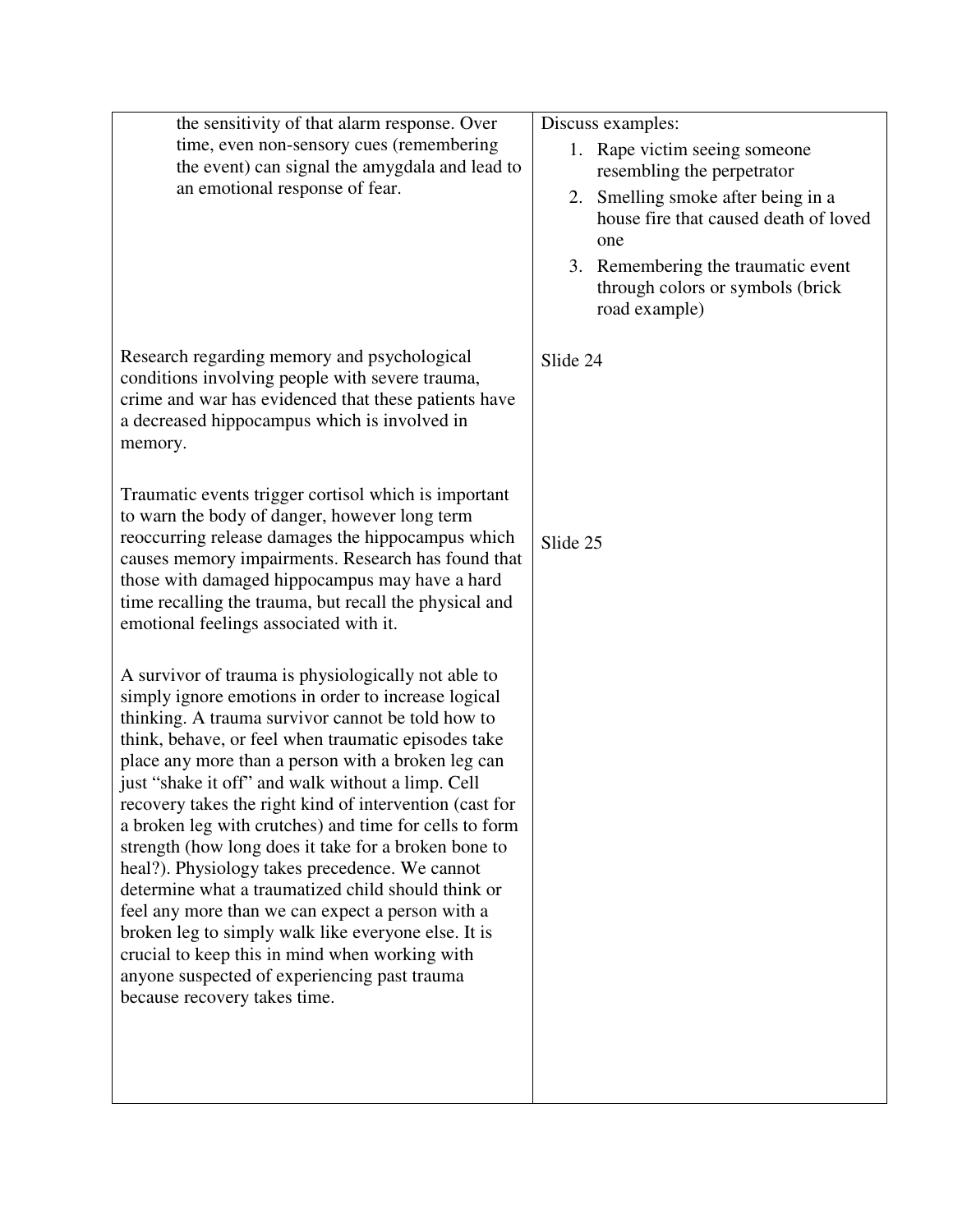| What makes the stress from experiencing a crime                                                                                                                                                                                                                                                                                                                                                                                                                                                                                                                    | Slide 25          |
|--------------------------------------------------------------------------------------------------------------------------------------------------------------------------------------------------------------------------------------------------------------------------------------------------------------------------------------------------------------------------------------------------------------------------------------------------------------------------------------------------------------------------------------------------------------------|-------------------|
| become long term trauma?                                                                                                                                                                                                                                                                                                                                                                                                                                                                                                                                           | Question to Class |
| The individual has experienced an event that<br>is outside the range of usual human<br>experience and that would be markedly<br>distressing<br>The distressing event is persistently re-<br>experienced by recurrent and intrusive<br>distressing recollections of the event (crime)<br>(these are commonly called triggers).                                                                                                                                                                                                                                      |                   |
| What are some common triggering events that remind                                                                                                                                                                                                                                                                                                                                                                                                                                                                                                                 | Slide 26          |
| the victim of the trauma?                                                                                                                                                                                                                                                                                                                                                                                                                                                                                                                                          | Question to Class |
| Trigger events will vary with different victims<br>but may include:<br>Identification of an assailant.<br>Sensing (seeing, hearing, touching, smelling,<br>tasting) something similar to something that<br>one was acutely aware of during the trauma.<br>News accounts of the event or similar events.<br>"Anniversaries" of the event.<br>The proximity of holidays or significant "life"<br>events."<br>Hearings, trials, appeals or other critical<br>phases of the criminal justice proceeding or<br>civil litigation.<br>Media events about a similar event. |                   |
| What are some common responses to triggers?                                                                                                                                                                                                                                                                                                                                                                                                                                                                                                                        | Slide 27          |
|                                                                                                                                                                                                                                                                                                                                                                                                                                                                                                                                                                    | Question to Class |
| Things that symbolize an aspect of the event,<br>including anniversaries of the event, will<br>revert the victim back to (flight, fight or<br>freeze response) they exerted during the act.<br>Persistent avoidance of stimuli associated<br>with the distressing event or numbing of<br>general responsiveness and deliberate efforts<br>to avoid activities or situations that arouse<br>recollections of the event.                                                                                                                                             |                   |
|                                                                                                                                                                                                                                                                                                                                                                                                                                                                                                                                                                    | Slide 28          |
| How does this make your job more difficult?                                                                                                                                                                                                                                                                                                                                                                                                                                                                                                                        | Question to Class |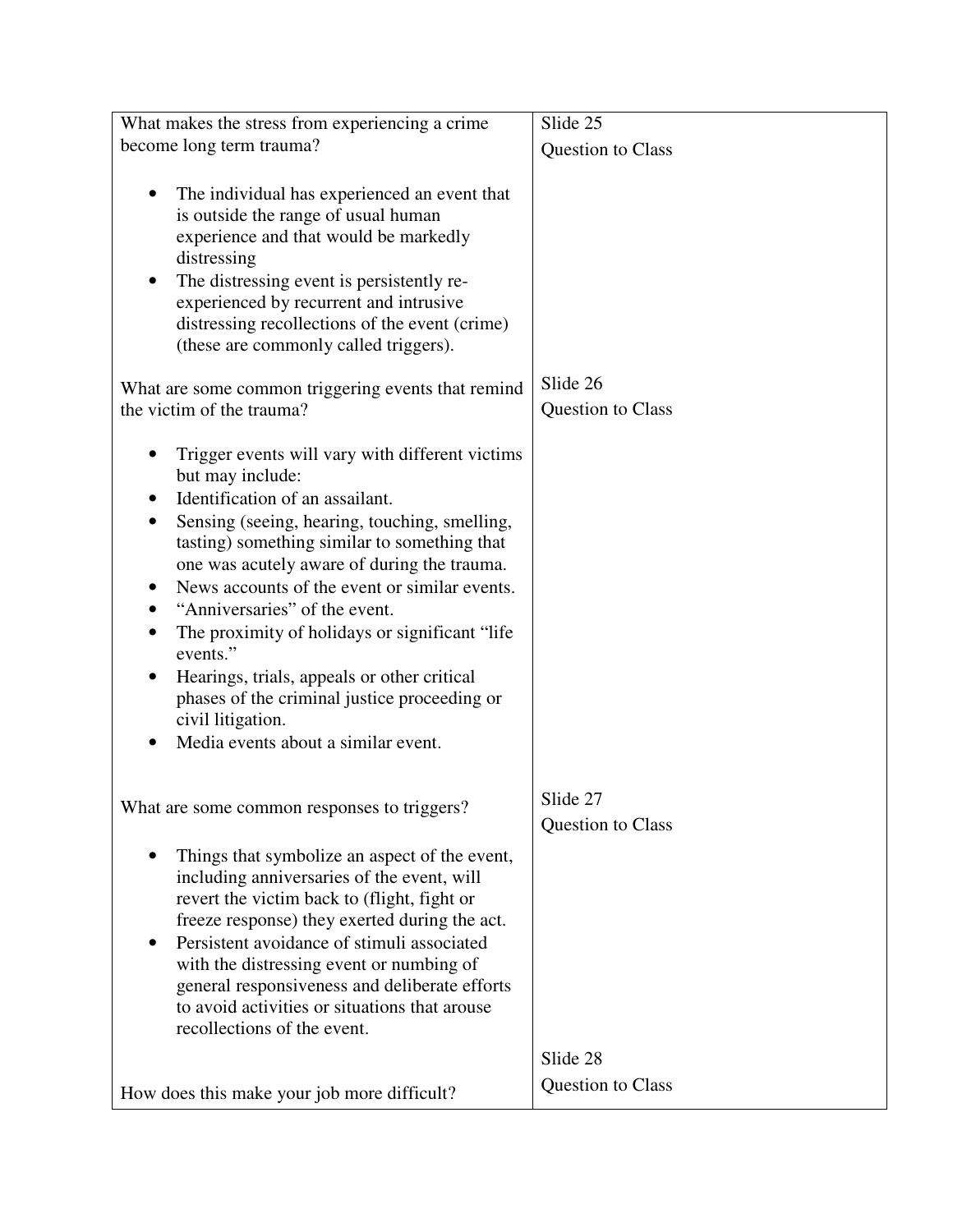| Inability to recall an important aspect of the<br>event (psychogenic amnesia). It is very<br>common for victims to forget certain parts of<br>the criminal attack. Under stress, victims<br>often do things that they are not even aware<br>they are doing. If a loved one has been<br>injured or killed, it is not abnormal for a<br>spouse or parent to drive to the hospital and<br>never remember the drive.<br>Abuse substances |                                           |
|--------------------------------------------------------------------------------------------------------------------------------------------------------------------------------------------------------------------------------------------------------------------------------------------------------------------------------------------------------------------------------------------------------------------------------------|-------------------------------------------|
| Long-term stress or crisis reactions may be<br>exacerbated or mitigated by the actions of others.<br>When such reactions are exacerbated, the actions of<br>others are called the "second assault" Commonly<br>referred to as re-victimization.                                                                                                                                                                                      |                                           |
| The Legal Aspect:                                                                                                                                                                                                                                                                                                                                                                                                                    | Slide 29<br><b>Topic Time: 50 minutes</b> |
| <b>Handout Pre/Post Test</b>                                                                                                                                                                                                                                                                                                                                                                                                         |                                           |
| Critical Needs of Crime Victims:                                                                                                                                                                                                                                                                                                                                                                                                     | Slide 30<br>5 minutes to take test        |
| Safety and support                                                                                                                                                                                                                                                                                                                                                                                                                   | Slide 31                                  |
| Information and access to services and the criminal<br>justice system                                                                                                                                                                                                                                                                                                                                                                | Slide 32                                  |
| A voice                                                                                                                                                                                                                                                                                                                                                                                                                              | Slide 33                                  |
| Justice                                                                                                                                                                                                                                                                                                                                                                                                                              | Slide 34                                  |
| Who is a crime victim under the law?                                                                                                                                                                                                                                                                                                                                                                                                 | Slide 35<br>Question to Class             |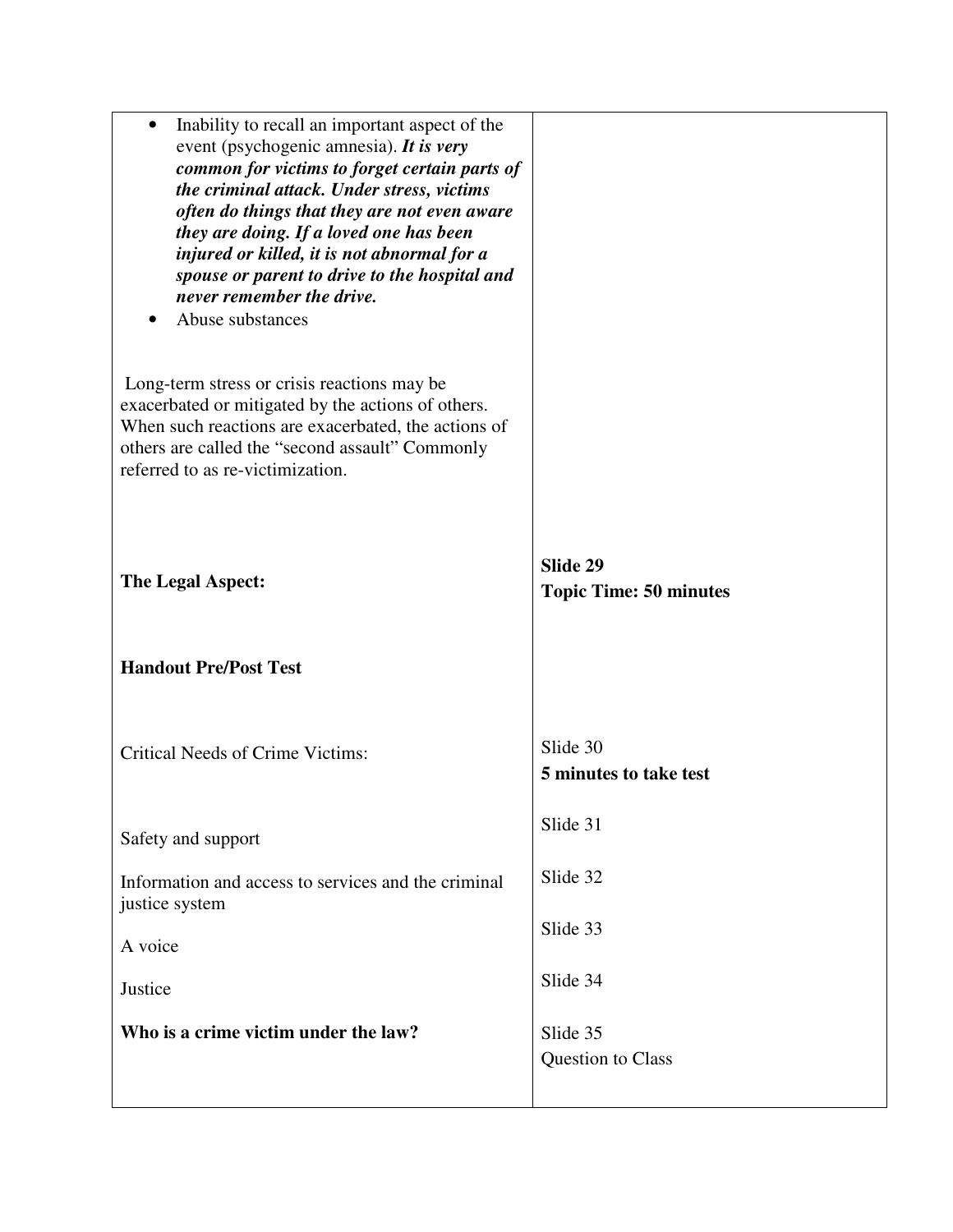| Intro. into video:<br>Law enforcement officers deal with crime and<br>violence on a daily basis however their training at the<br>academy and elsewhere typically focuses on<br>collecting evidence and capturing criminals. There is<br>another component to a crime scene that all too often<br>is overlooked or set aside- the crime victim.<br>Crime victims have certain rights and in this class we<br>will review what those rights are and what an officer<br>must do to ensure that he/she must do to comply with<br>their legal obligations to victims of crime.<br>In order to illustrate these rights we will show<br>٠<br>a 20 minute video created by MPCTC. While<br>this video uses sexual assault to illustrate an<br>officer's obligation to victims, the<br>information is applicable to victims of ALL<br>crimes.<br>Victims of sexual assault, domestic violence,<br>child abuse and identity theft are entitled to<br>certain specific rights but ALL victims are<br>entitled to the rights illustrated in the video<br>regarding notice, information, safety,<br>compensation and protection<br>And all victims have the right to have an<br>$\bullet$<br>attorney represent them throughout the | Slide 36 |
|------------------------------------------------------------------------------------------------------------------------------------------------------------------------------------------------------------------------------------------------------------------------------------------------------------------------------------------------------------------------------------------------------------------------------------------------------------------------------------------------------------------------------------------------------------------------------------------------------------------------------------------------------------------------------------------------------------------------------------------------------------------------------------------------------------------------------------------------------------------------------------------------------------------------------------------------------------------------------------------------------------------------------------------------------------------------------------------------------------------------------------------------------------------------------------------------------------------------|----------|
| criminal process<br>MD. Article 47 of Declaration of Rights                                                                                                                                                                                                                                                                                                                                                                                                                                                                                                                                                                                                                                                                                                                                                                                                                                                                                                                                                                                                                                                                                                                                                            | Slide 37 |
| Notification Rights of Victims                                                                                                                                                                                                                                                                                                                                                                                                                                                                                                                                                                                                                                                                                                                                                                                                                                                                                                                                                                                                                                                                                                                                                                                         | Slide 38 |
| DV Rights                                                                                                                                                                                                                                                                                                                                                                                                                                                                                                                                                                                                                                                                                                                                                                                                                                                                                                                                                                                                                                                                                                                                                                                                              | Slide 39 |
| Health, Safety, Protection and Privacy Rights                                                                                                                                                                                                                                                                                                                                                                                                                                                                                                                                                                                                                                                                                                                                                                                                                                                                                                                                                                                                                                                                                                                                                                          | Slide 40 |
| <b>Sexual Assault Laws</b>                                                                                                                                                                                                                                                                                                                                                                                                                                                                                                                                                                                                                                                                                                                                                                                                                                                                                                                                                                                                                                                                                                                                                                                             | Slide 41 |
| ID Theft Rights and Police Reports                                                                                                                                                                                                                                                                                                                                                                                                                                                                                                                                                                                                                                                                                                                                                                                                                                                                                                                                                                                                                                                                                                                                                                                     | Slide 44 |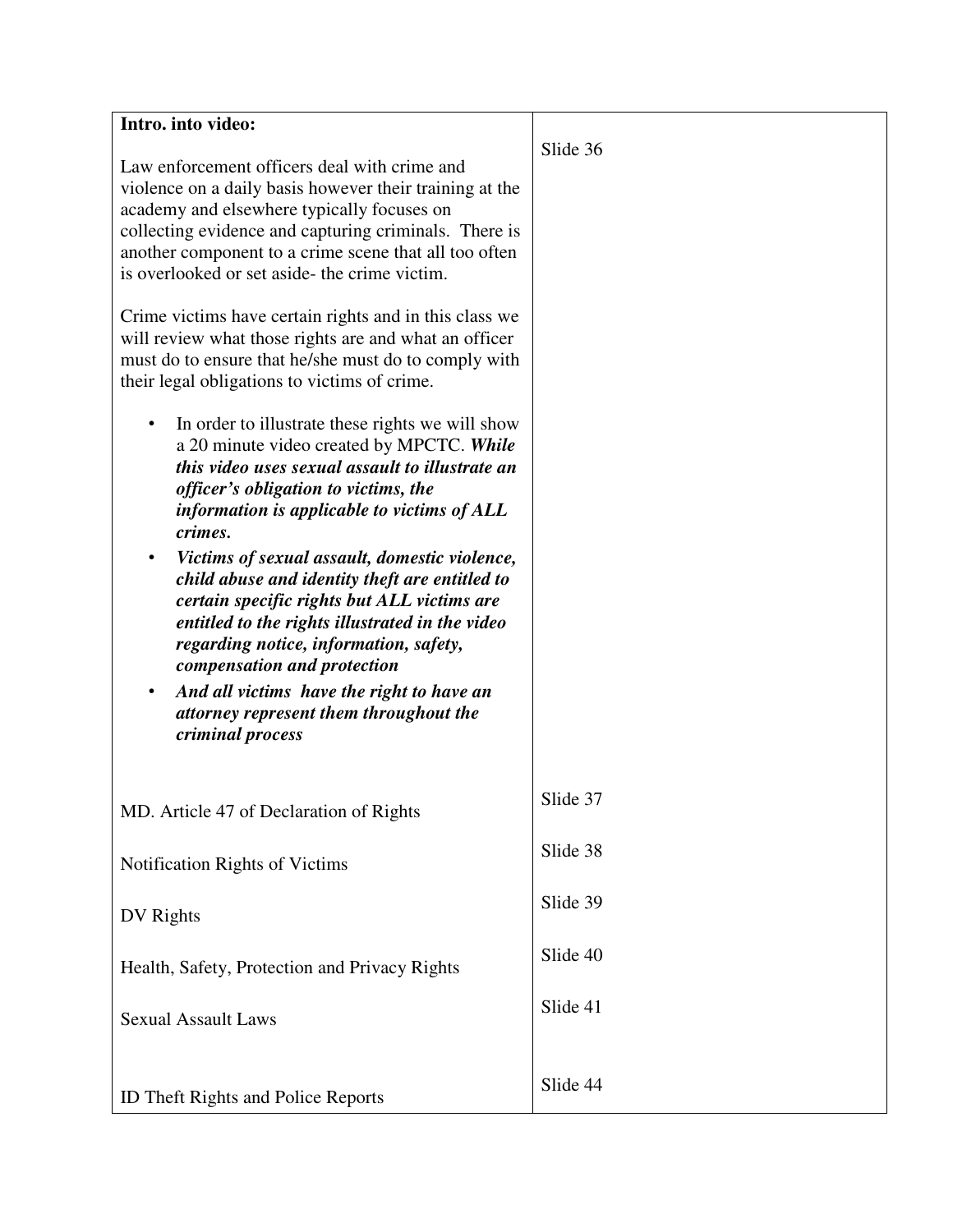| Right to Information                                                                                                                                                                                                                                                                                                                                                                                                                                                                                                             | Slide 43                                                                                                                                          |
|----------------------------------------------------------------------------------------------------------------------------------------------------------------------------------------------------------------------------------------------------------------------------------------------------------------------------------------------------------------------------------------------------------------------------------------------------------------------------------------------------------------------------------|---------------------------------------------------------------------------------------------------------------------------------------------------|
| Why this matters?<br>Class discussion<br>What's In it for me?<br>Class discussion continued                                                                                                                                                                                                                                                                                                                                                                                                                                      | Slides 44 and 45                                                                                                                                  |
| <b>Pre/Post Test Review</b><br><b>AND</b><br><b>Performance Objectives Covered</b><br>1. Examined why it is important for officers<br>to respond to trauma victims with<br>sensitivity.<br>2. Identified crimes that result in trauma to<br>victims.<br>3. Explained how trauma effects the brain<br>and behavior.<br>4. Reviewed legal obligations to victims of<br>crimes.<br>5. Discussed the benefits to law enforcement<br>for assisting victims.<br>6. Demonstrated proper methods to comply<br>with established mandates. | Slide 46<br><b>Review Pre/Post Test Questions with Class</b><br><b>AND</b><br>Slide 46<br>Review objectives taught and conduct oral<br>post-test. |